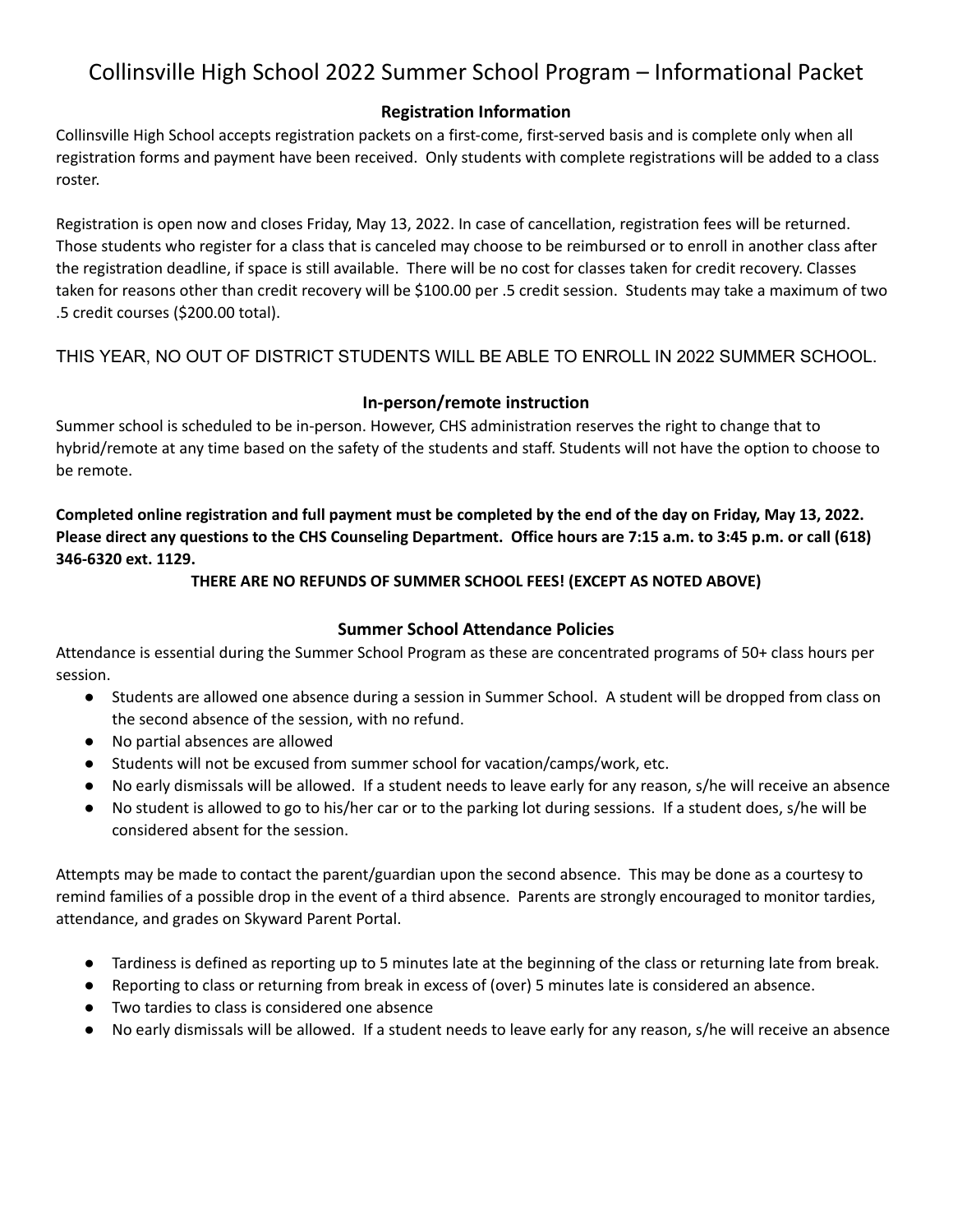## **Rules & Regulations**

Schedule Changes:

The last day to drop a class and not receive a grade of F is May 24, 2022. No other schedule changes are permitted

Discipline:

- Any disciplinary referrals could result in dismissal from the Summer School Program
- All rules in place for the 2021-2022 school year, reflected in the student handbook, are in effect for Summer School
- Any student caught smoking, using, or possessing tobacco/substances/look-alikes will dropped from the program
- Students may not use lockers during summer school.
- Some sections of the building will be closed to students during the summer. These sections of the building will not be used for summer school and are being cleaned and prepared for the opening of school in the fall. Students who are in these sections without proper authorization will be dropped from the program. This includes the parking lot.

#### **Transportation & Lunch**

- Students are responsible for providing their own transportation to and from summer school
- Any student possessing a valid driver's license may drive to school for summer school. There is no cost. Please be advised that all school policies regarding search of vehicles on school property will apply to any student who drives to school.
- Lunch will not be offered during summer school. A soda machine will be available to students. Students planning to attend the full day should bring lunch to school. Students are allowed to leave during their lunch break, but the tardy policy applies if the student returns late from lunch

#### **Schedule**

Student schedules and room assignments will be accessible on Skyward. Additionally, room/teacher assignments will be posted on door number 33 of the main building on the first day of summer school.

# **Course Offerings, Dates, & Times**

The attendance dates are: May 23, 24, 25, 26, 27, 31 June 1, 2, 3, 6, 7, 8, 9, 13, 14

Session 1 - 7:30-11:00 a.m. Session 2 - 11:30 a.m. – 3:00 pm

> Final exams will be taken on June 14, 2022. No final can be taken early or late; no exceptions **Session 1 Final = 7:30 a.m. – 9:00 a.m. Session 2 Final = 9:30 a.m. – 11:00 a.m.**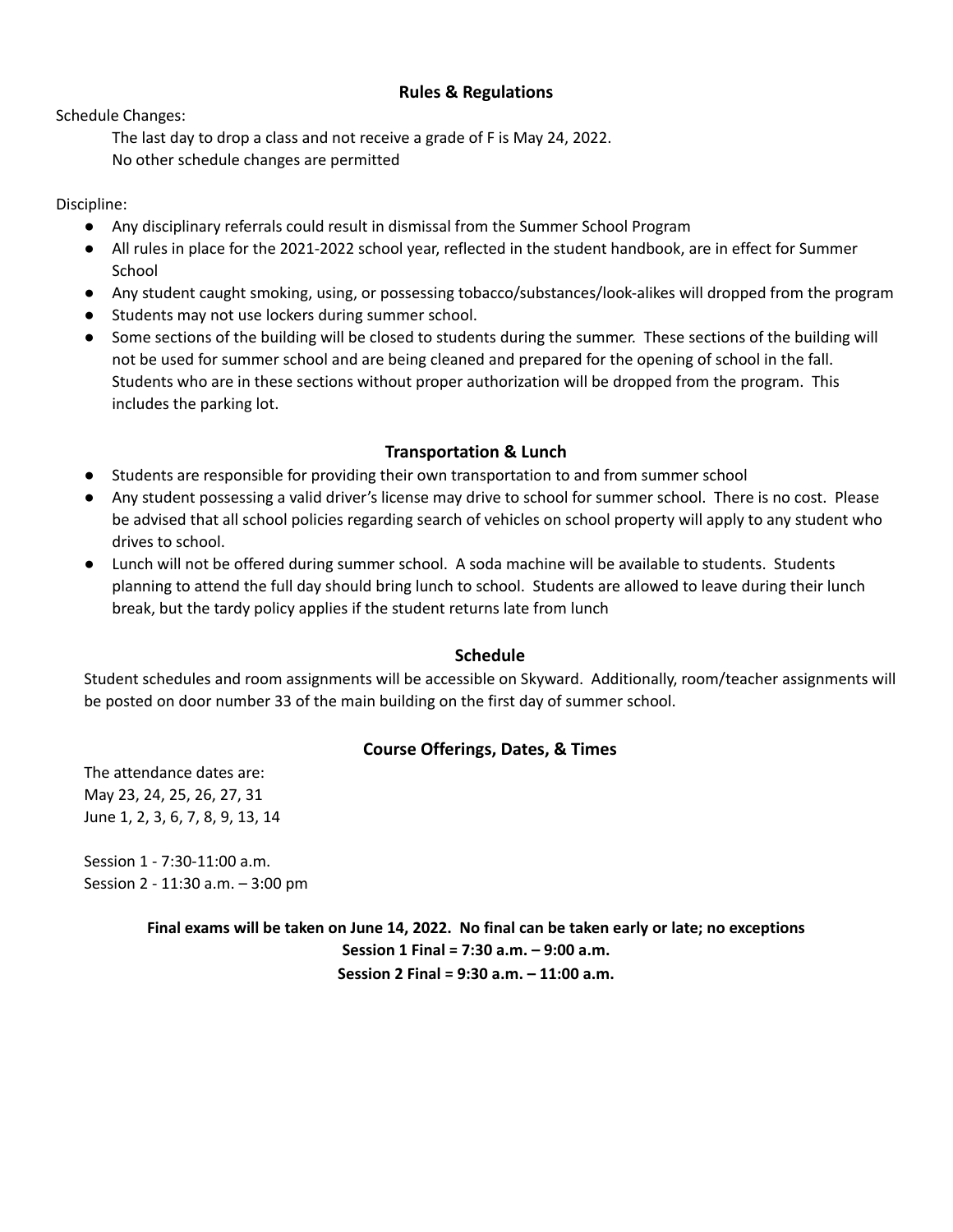## **Courses Offered**

| 7:30 a.m. - 11:00 a.m.                 |
|----------------------------------------|
| Algebra 1A Paced (021011)              |
| Algebra 1 Semester 1 (021021)          |
| Algebraic Concepts Semester 1 (023031) |
| Geometry with Math Models Semester 1   |
| (023011)                               |
| English 1 Semester 1 (011011)          |
| English 2 Semester 1 (012011)          |
| English 3 Semester 1 (013011)          |
| Senior Composition (014021)            |
| Physical Science Semester 1 (031011)   |
| Biology Semester 1 (031021)            |
| Consumer/Career Education (10110)      |
| U.S. History Semester 1 (04301G)       |
| World Geography Semester 1 (042021)    |
| Health (082012)                        |
| PE (081011)                            |

11:30 a.m. – 3:00 p.m. Algebra 1B Paced (022012) Algebra 1 Semester 2 (021022) Algebraic Concepts Semester 2 (023032) Geometry with Math Models Semester 2 (023012) English 1 Semester 2 (011012) English 2 Semester 2 (012012) English 3 Semester 2 (013012) Senior Literature (013092) Physical Science Semester 2 (031012) Biology Semester 2 (031022) U.S. History Semester 2 (04301G) World Geography Semester 2 (042022) Government (041011) PE (081012)

Math, English, Science and U.S. History courses may be taken only as make-up courses resulting from a failure during **the regular school year. Math, English, Science and U.S. History cannot be taken for advancement purposes.**

**Private and parochial school students who reside within the geographic boundaries of Collinsville CUSD 10 and CHS students also have the opportunity to take Driver's Education. This class costs \$250. IF you are interested, please contact Mrs. Gresh at 618-346-6320 ext. 1117 or [cgresh@cusd.kahoks.org.](mailto:cgresh@cusd.kahoks.org)**

#### **How to Register**

- 1. Go to <http://www.kahoks.org/schools/collinsville-high-school/>
- 2. Click on the Summer School Rotating Graphic OR Click on *Summer School* under the Information banner on the right side of the screen.
- 3. You will be directed to the Summer School Information Page which will include links to the Summer School Information Packet and Online Registration. For directions to select and pay for your summer school courses, you can access a CHS Summer School Registration Guide at the bottom of the page.